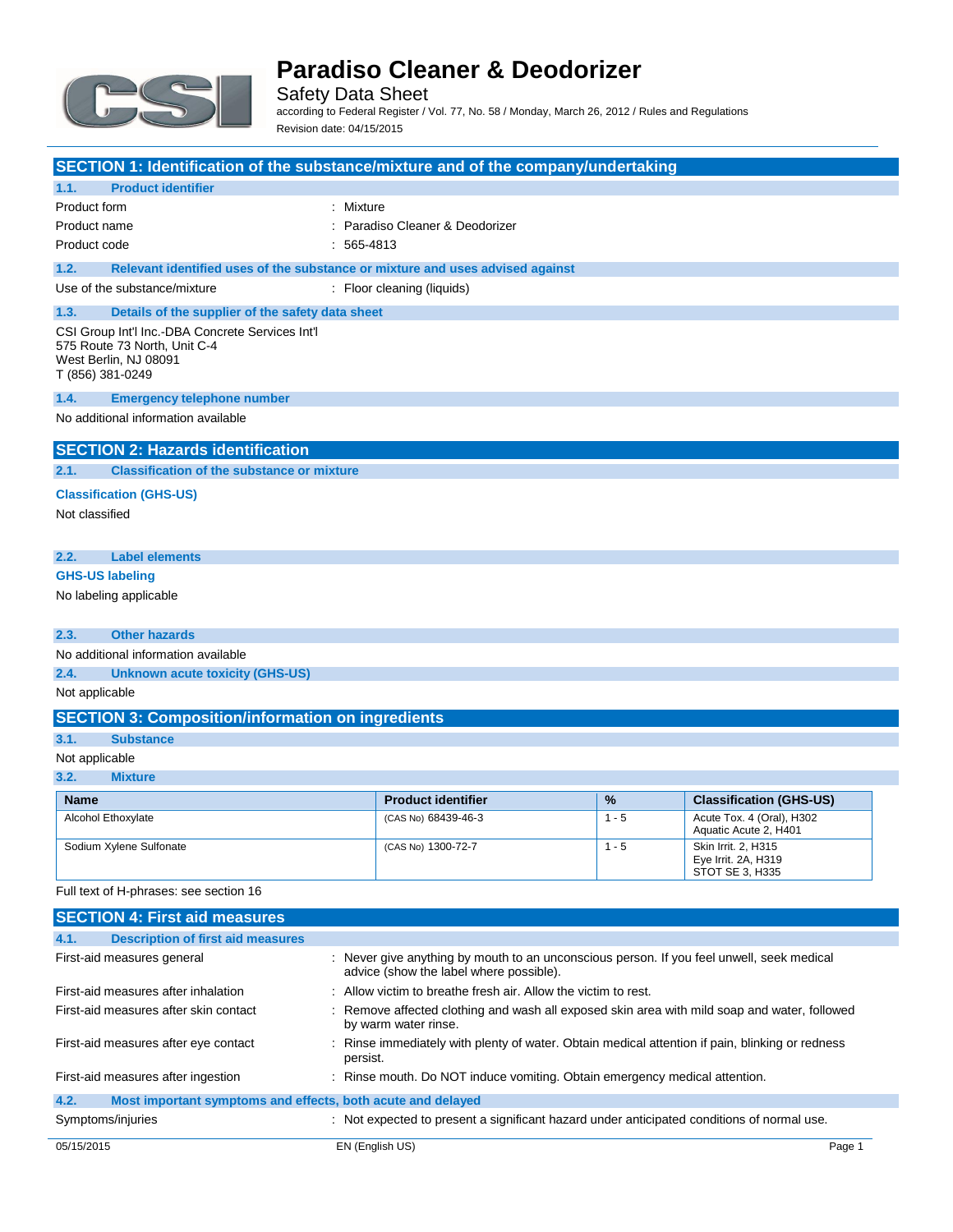Safety Data Sheet

according to Federal Register / Vol. 77, No. 58 / Monday, March 26, 2012 / Rules and Regulations

| 4.3.<br>Indication of any immediate medical attention and special treatment needed<br>No additional information available |                                                                                                                                                                              |                |                                                                                                                                                                                                              |
|---------------------------------------------------------------------------------------------------------------------------|------------------------------------------------------------------------------------------------------------------------------------------------------------------------------|----------------|--------------------------------------------------------------------------------------------------------------------------------------------------------------------------------------------------------------|
| <b>SECTION 5: Firefighting measures</b>                                                                                   |                                                                                                                                                                              |                |                                                                                                                                                                                                              |
| 5.1.                                                                                                                      | <b>Extinguishing media</b>                                                                                                                                                   |                |                                                                                                                                                                                                              |
|                                                                                                                           | Suitable extinguishing media                                                                                                                                                 |                | : Foam. Dry powder. Carbon dioxide. Water spray. Sand.                                                                                                                                                       |
|                                                                                                                           | Unsuitable extinguishing media                                                                                                                                               |                | : Do not use a heavy water stream.                                                                                                                                                                           |
| 5.2.                                                                                                                      | Special hazards arising from the substance or mixture                                                                                                                        |                |                                                                                                                                                                                                              |
|                                                                                                                           | No additional information available                                                                                                                                          |                |                                                                                                                                                                                                              |
| 5.3.                                                                                                                      | <b>Advice for firefighters</b>                                                                                                                                               |                |                                                                                                                                                                                                              |
|                                                                                                                           | Firefighting instructions                                                                                                                                                    |                | : Use water spray or fog for cooling exposed containers. Exercise caution when fighting any<br>chemical fire. Prevent fire-fighting water from entering environment.                                         |
|                                                                                                                           | Protection during firefighting                                                                                                                                               |                | : Do not enter fire area without proper protective equipment, including respiratory protection.                                                                                                              |
|                                                                                                                           | <b>SECTION 6: Accidental release measures</b>                                                                                                                                |                |                                                                                                                                                                                                              |
| 6.1.                                                                                                                      |                                                                                                                                                                              |                | Personal precautions, protective equipment and emergency procedures                                                                                                                                          |
| 6.1.1.                                                                                                                    | For non-emergency personnel                                                                                                                                                  |                |                                                                                                                                                                                                              |
|                                                                                                                           | Emergency procedures                                                                                                                                                         |                | : Evacuate unnecessary personnel.                                                                                                                                                                            |
| 6.1.2.                                                                                                                    | For emergency responders                                                                                                                                                     |                |                                                                                                                                                                                                              |
|                                                                                                                           | Protective equipment                                                                                                                                                         |                | : Equip cleanup crew with proper protection.                                                                                                                                                                 |
|                                                                                                                           | <b>Emergency procedures</b>                                                                                                                                                  |                | : Ventilate area.                                                                                                                                                                                            |
| 6.2.                                                                                                                      | <b>Environmental precautions</b>                                                                                                                                             |                |                                                                                                                                                                                                              |
|                                                                                                                           |                                                                                                                                                                              |                | Prevent entry to sewers and public waters. Notify authorities if liquid enters sewers or public waters.                                                                                                      |
| 6.3.                                                                                                                      | Methods and material for containment and cleaning up                                                                                                                         |                |                                                                                                                                                                                                              |
|                                                                                                                           | Methods for cleaning up<br>: Soak up spills with inert solids, such as clay or diatomaceous earth as soon as possible. Collect<br>spillage. Store away from other materials. |                |                                                                                                                                                                                                              |
| 6.4.                                                                                                                      | <b>Reference to other sections</b>                                                                                                                                           |                |                                                                                                                                                                                                              |
|                                                                                                                           | See Heading 8. Exposure controls and personal protection.                                                                                                                    |                |                                                                                                                                                                                                              |
|                                                                                                                           | <b>SECTION 7: Handling and storage</b>                                                                                                                                       |                |                                                                                                                                                                                                              |
| 7.1.                                                                                                                      | <b>Precautions for safe handling</b>                                                                                                                                         |                |                                                                                                                                                                                                              |
|                                                                                                                           | Precautions for safe handling                                                                                                                                                |                | Wash hands and other exposed areas with mild soap and water before eating, drinking or<br>smoking and when leaving work. Provide good ventilation in process area to prevent formation<br>of vapor.          |
| 7.2.                                                                                                                      |                                                                                                                                                                              |                | Conditions for safe storage, including any incompatibilities                                                                                                                                                 |
|                                                                                                                           | Storage conditions                                                                                                                                                           |                | : Keep only in the original container in a cool, well ventilated place away from heat, hot surfaces,<br>sparks, open flame and other ignition sources. No smoking. Keep container closed when not in<br>use. |
|                                                                                                                           | Incompatible products                                                                                                                                                        |                | Strong bases. Strong acids.                                                                                                                                                                                  |
|                                                                                                                           | Incompatible materials                                                                                                                                                       |                | Sources of ignition. Direct sunlight.                                                                                                                                                                        |
| 7.3.                                                                                                                      | <b>Specific end use(s)</b>                                                                                                                                                   |                |                                                                                                                                                                                                              |
|                                                                                                                           | No additional information available                                                                                                                                          |                |                                                                                                                                                                                                              |
| <b>SECTION 8: Exposure controls/personal protection</b>                                                                   |                                                                                                                                                                              |                |                                                                                                                                                                                                              |
| <b>Control parameters</b><br>8.1.                                                                                         |                                                                                                                                                                              |                |                                                                                                                                                                                                              |
|                                                                                                                           | <b>Paradiso Cleaner &amp; Deodorizer</b>                                                                                                                                     |                |                                                                                                                                                                                                              |
| ACGIH                                                                                                                     |                                                                                                                                                                              | Not applicable |                                                                                                                                                                                                              |
| <b>OSHA</b>                                                                                                               |                                                                                                                                                                              | Not applicable |                                                                                                                                                                                                              |
|                                                                                                                           | Alcohol Ethoxylate (68439-46-3)                                                                                                                                              |                |                                                                                                                                                                                                              |
| <b>ACGIH</b>                                                                                                              |                                                                                                                                                                              | Not applicable |                                                                                                                                                                                                              |

OSHA Not applicable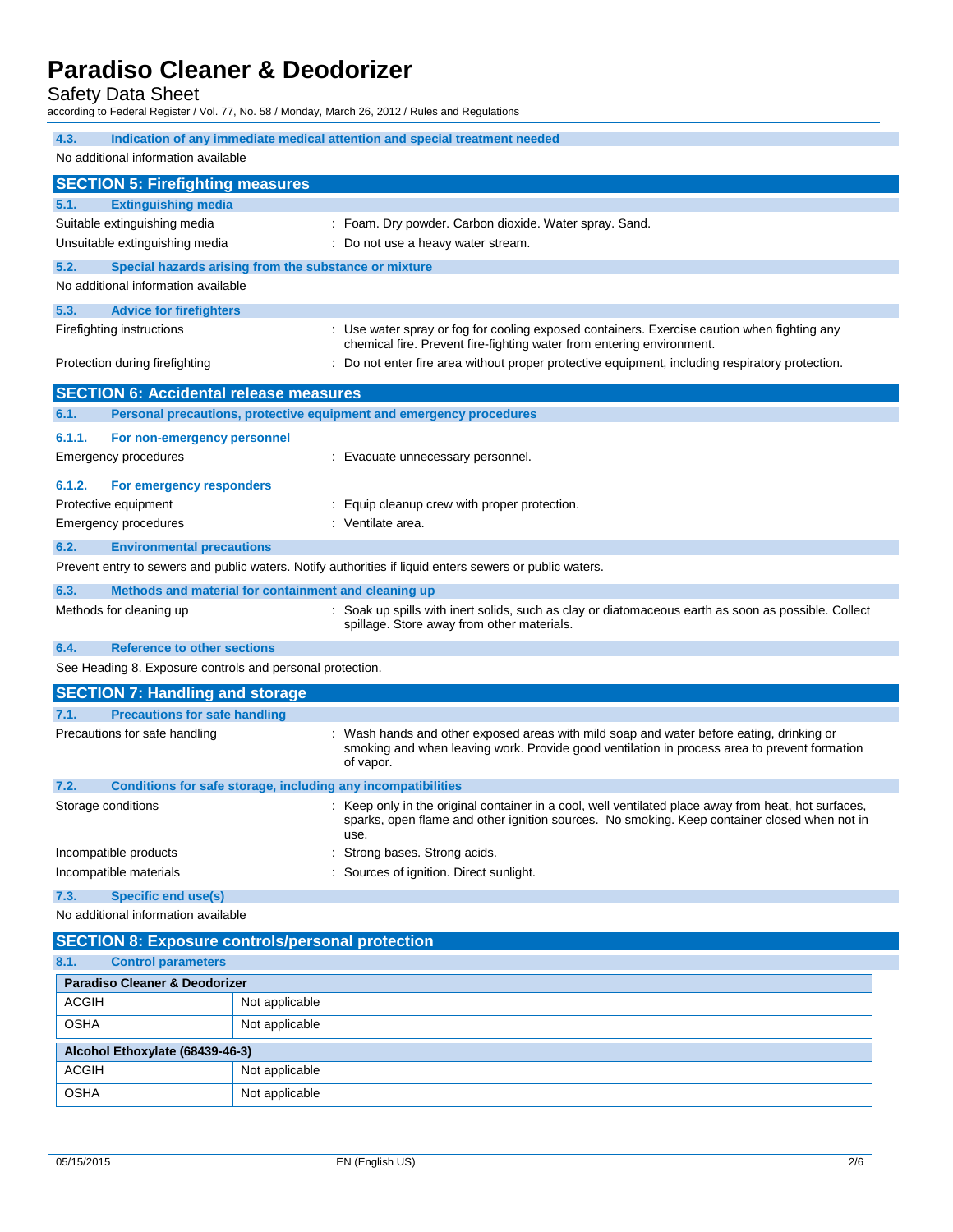### Safety Data Sheet

according to Federal Register / Vol. 77, No. 58 / Monday, March 26, 2012 / Rules and Regulations

| Sodium Xylene Sulfonate (1300-72-7)                                    |                |                                                                                                                                        |     |
|------------------------------------------------------------------------|----------------|----------------------------------------------------------------------------------------------------------------------------------------|-----|
| <b>ACGIH</b>                                                           | Not applicable |                                                                                                                                        |     |
| <b>OSHA</b>                                                            | Not applicable |                                                                                                                                        |     |
|                                                                        |                |                                                                                                                                        |     |
| 8.2.<br><b>Exposure controls</b>                                       |                |                                                                                                                                        |     |
| Personal protective equipment                                          |                | : Avoid all unnecessary exposure.                                                                                                      |     |
|                                                                        |                |                                                                                                                                        |     |
| Hand protection                                                        |                | : Wear protective gloves/eye protection/face protection protective gloves.                                                             |     |
| Eye protection                                                         |                | : Chemical goggles or safety glasses.                                                                                                  |     |
| Respiratory protection                                                 |                | : Wear appropriate mask.                                                                                                               |     |
| Other information                                                      |                | : Do not eat, drink or smoke during use.                                                                                               |     |
| <b>SECTION 9: Physical and chemical properties</b>                     |                |                                                                                                                                        |     |
| 9.1.<br>Information on basic physical and chemical properties          |                |                                                                                                                                        |     |
| Physical state                                                         |                | : Liquid                                                                                                                               |     |
| Color                                                                  |                | : Slightly yellow to green                                                                                                             |     |
| Odor                                                                   |                | : Coconut Lime                                                                                                                         |     |
| Odor threshold                                                         |                | : No data available                                                                                                                    |     |
| pH                                                                     |                | $6 - 7$                                                                                                                                |     |
| Melting point                                                          |                | : No data available                                                                                                                    |     |
| Freezing point                                                         |                | : No data available                                                                                                                    |     |
| Boiling point                                                          |                | : 212 - 220 $\degree$ F                                                                                                                |     |
| Flash point                                                            |                | : $\geq 200$ °F                                                                                                                        |     |
| Relative evaporation rate (butyl acetate=1)                            |                | : No data available                                                                                                                    |     |
| Flammability (solid, gas)                                              |                | : No data available                                                                                                                    |     |
| <b>Explosion limits</b>                                                |                | : No data available                                                                                                                    |     |
| <b>Explosive properties</b>                                            |                | No data available                                                                                                                      |     |
| Oxidizing properties                                                   |                | : No data available                                                                                                                    |     |
| Vapor pressure                                                         |                | : No data available                                                                                                                    |     |
| Relative density                                                       |                | : 1                                                                                                                                    |     |
| Relative vapor density at 20 °C                                        |                | : Same as water                                                                                                                        |     |
| Solubility                                                             |                | Soluble in water.<br>Water: Solubility in water of component(s) of the mixture :<br>$\cdot$ : $\cdot$ : $\cdot$ : 71 g/100ml $\cdot$ : |     |
| Log Pow                                                                |                | : No data available                                                                                                                    |     |
| Log Kow                                                                |                | : No data available                                                                                                                    |     |
| Auto-ignition temperature                                              |                | : No data available                                                                                                                    |     |
| Decomposition temperature                                              |                | : No data available                                                                                                                    |     |
| Viscosity                                                              |                | : No data available                                                                                                                    |     |
| Viscosity, kinematic                                                   |                | : No data available                                                                                                                    |     |
| Viscosity, dynamic                                                     |                | : No data available                                                                                                                    |     |
| 9.2.<br><b>Other information</b>                                       |                |                                                                                                                                        |     |
| No additional information available                                    |                |                                                                                                                                        |     |
| <b>SECTION 10: Stability and reactivity</b>                            |                |                                                                                                                                        |     |
| 10.1.<br><b>Reactivity</b>                                             |                |                                                                                                                                        |     |
| No additional information available                                    |                |                                                                                                                                        |     |
| 10.2.<br><b>Chemical stability</b>                                     |                |                                                                                                                                        |     |
| Stable under normal conditions. Not established.                       |                |                                                                                                                                        |     |
|                                                                        |                |                                                                                                                                        |     |
| 10.3.<br><b>Possibility of hazardous reactions</b><br>Not established. |                |                                                                                                                                        |     |
|                                                                        |                |                                                                                                                                        |     |
| <b>Conditions to avoid</b><br>10.4.                                    |                |                                                                                                                                        |     |
| Direct sunlight. Extremely high or low temperatures.                   |                |                                                                                                                                        |     |
| 05/15/2015                                                             |                | EN (English US)                                                                                                                        | 3/6 |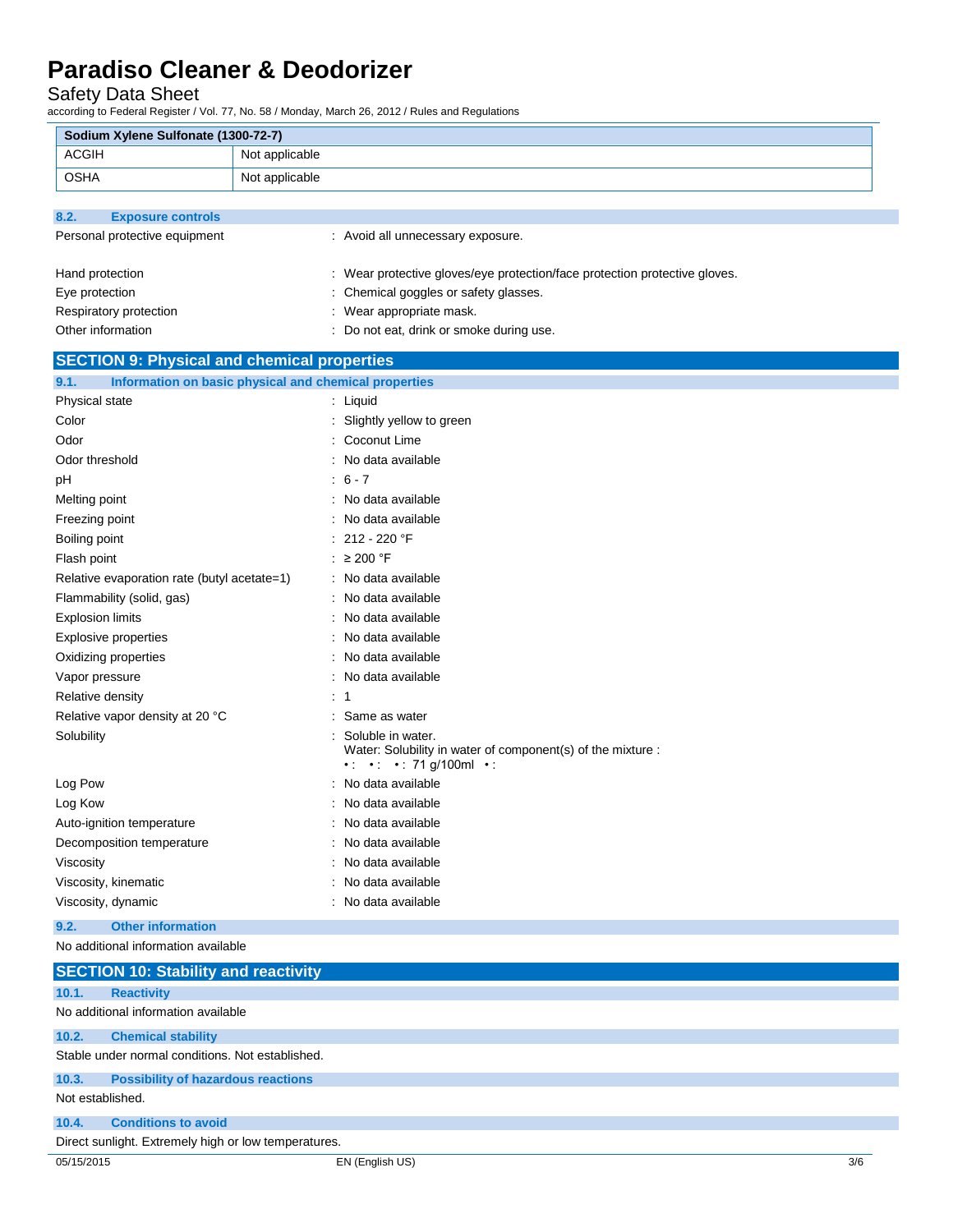Safety Data Sheet

according to Federal Register / Vol. 77, No. 58 / Monday, March 26, 2012 / Rules and Regulations

| 10.5. | Incompatible materials                       |
|-------|----------------------------------------------|
|       | Strong acids. Strong bases.                  |
| 10.6. | <b>Hazardous decomposition products</b>      |
|       | Fume, Carbon monoxide, Carbon dioxide,       |
|       | <b>SECTION 11: Toxicological information</b> |
| 11.1. | Information on toxicological effects         |

| Acute toxicity                                         | Not classified                                                    |
|--------------------------------------------------------|-------------------------------------------------------------------|
| Alcohol Ethoxylate (68439-46-3)                        |                                                                   |
| LD50 oral rat                                          | 1400 mg/kg                                                        |
| LD50 dermal rat                                        | > 5000 mg/kg                                                      |
| ATE US (oral)                                          | 1400.000 mg/kg body weight                                        |
| Skin corrosion/irritation                              | Not classified                                                    |
|                                                        | pH: 6 - 7                                                         |
| Serious eye damage/irritation                          | Not classified                                                    |
|                                                        | pH: 6 - 7                                                         |
| Respiratory or skin sensitization                      | Not classified                                                    |
| Germ cell mutagenicity                                 | Not classified                                                    |
| Carcinogenicity                                        | Not classified                                                    |
| Reproductive toxicity                                  | : Not classified                                                  |
| Specific target organ toxicity (single exposure)       | : Not classified                                                  |
| Specific target organ toxicity (repeated<br>exposure)  | : Not classified                                                  |
| Aspiration hazard                                      | Not classified                                                    |
| Potential Adverse human health effects and<br>symptoms | Based on available data, the classification criteria are not met. |

| <b>SECTION 12: Ecological information</b>     |                                               |
|-----------------------------------------------|-----------------------------------------------|
| 12.1.<br><b>Toxicity</b>                      |                                               |
|                                               |                                               |
| Alcohol Ethoxylate (68439-46-3)               |                                               |
| LC50 fish 1                                   | $6$ mg/l                                      |
| EC50 Daphnia 1                                | $2.5$ mg/l                                    |
| <b>Persistence and degradability</b><br>12.2. |                                               |
| <b>Paradiso Cleaner &amp; Deodorizer</b>      |                                               |
| Persistence and degradability                 | Not established.                              |
| Sodium Xylene Sulfonate (1300-72-7)           |                                               |
| Persistence and degradability                 | Biodegradability in water: no data available. |
| 12.3.<br><b>Bioaccumulative potential</b>     |                                               |
| <b>Paradiso Cleaner &amp; Deodorizer</b>      |                                               |
| Not established.<br>Bioaccumulative potential |                                               |
| Sodium Xylene Sulfonate (1300-72-7)           |                                               |
| Bioaccumulative potential                     | No bioaccumulation data available.            |
| <b>Mobility in soil</b><br>12.4.              |                                               |
| No additional information available           |                                               |

#### **12.5. Other adverse effects**

Effect on the global warming : No known ecological damage caused by this product.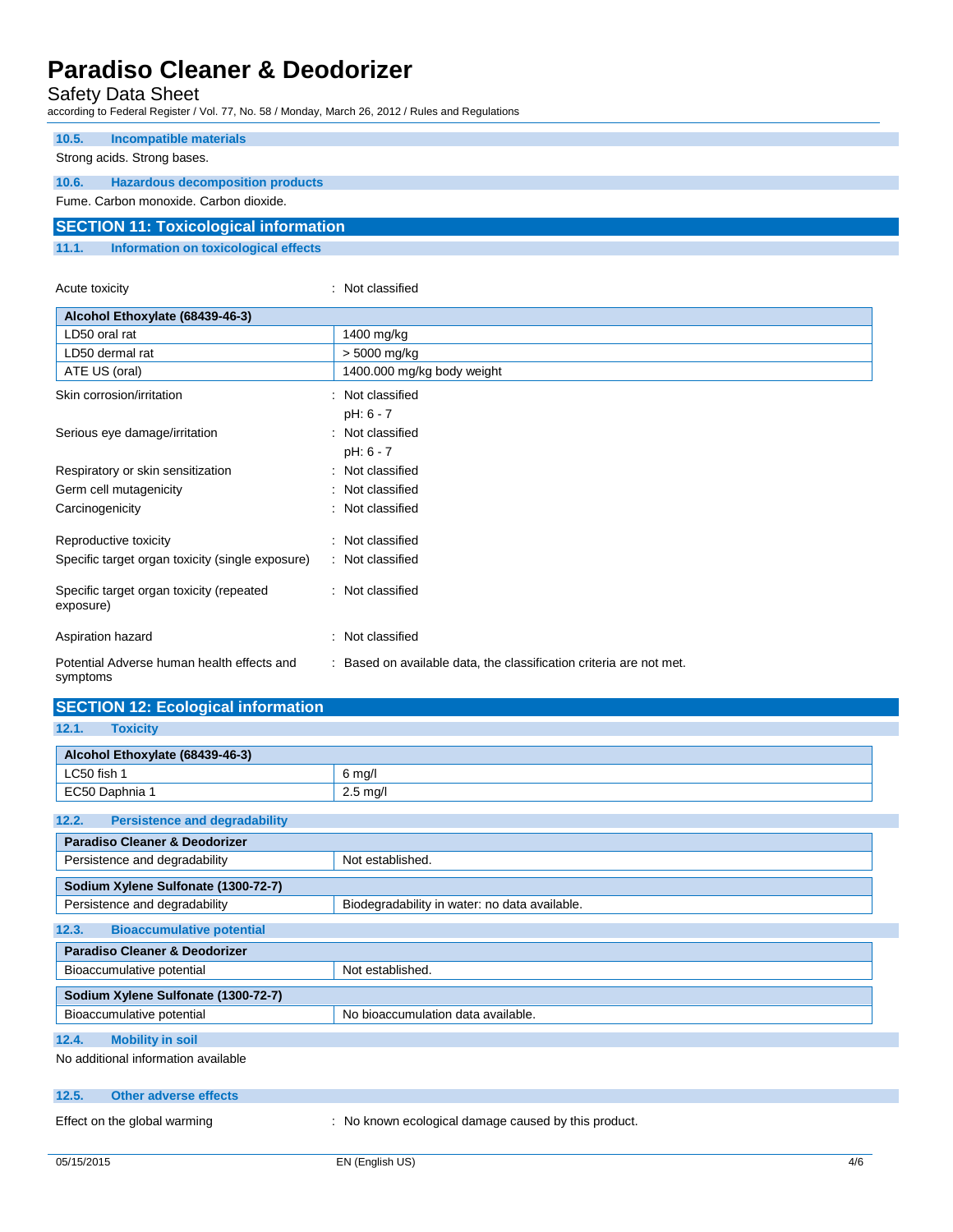|                                                                                                        | according to Federal Register / Vol. 77, No. 58 / Monday, March 26, 2012 / Rules and Regulations                 |
|--------------------------------------------------------------------------------------------------------|------------------------------------------------------------------------------------------------------------------|
| Other information                                                                                      | : Avoid release to the environment.                                                                              |
| <b>SECTION 13: Disposal considerations</b>                                                             |                                                                                                                  |
| 13.1.<br><b>Waste treatment methods</b>                                                                |                                                                                                                  |
| Waste disposal recommendations<br>Ecology - waste materials                                            | : Dispose in a safe manner in accordance with local/national regulations.<br>: Avoid release to the environment. |
| <b>SECTION 14: Transport information</b>                                                               |                                                                                                                  |
| <b>Department of Transportation (DOT)</b>                                                              |                                                                                                                  |
| In accordance with DOT                                                                                 |                                                                                                                  |
| Not regulated for transport                                                                            |                                                                                                                  |
| <b>Additional information</b><br>Other information                                                     | : No supplementary information available.                                                                        |
|                                                                                                        |                                                                                                                  |
| <b>ADR</b>                                                                                             |                                                                                                                  |
| No additional information available                                                                    |                                                                                                                  |
| <b>Transport by sea</b>                                                                                |                                                                                                                  |
| No additional information available                                                                    |                                                                                                                  |
| <b>Air transport</b>                                                                                   |                                                                                                                  |
| No additional information available                                                                    |                                                                                                                  |
| <b>SECTION 15: Regulatory information</b>                                                              |                                                                                                                  |
| 15.1. US Federal regulations                                                                           |                                                                                                                  |
| Sodium Xylene Sulfonate (1300-72-7)                                                                    |                                                                                                                  |
| Listed on the United States TSCA (Toxic Substances Control Act) inventory                              |                                                                                                                  |
| 15.2. International regulations                                                                        |                                                                                                                  |
| <b>CANADA</b><br>No additional information available                                                   |                                                                                                                  |
| <b>EU-Regulations</b><br>No additional information available                                           |                                                                                                                  |
| Classification according to Regulation (EC) No. 1272/2008 [CLP]<br>No additional information available |                                                                                                                  |
| Classification according to Directive 67/548/EEC [DSD] or 1999/45/EC [DPD]<br>Not classified           |                                                                                                                  |
| <b>National regulations</b><br>No additional information available                                     |                                                                                                                  |
|                                                                                                        |                                                                                                                  |

| <b>SECTION 16: Other information</b> |            |  |
|--------------------------------------|------------|--|
| Revision date                        | 04/15/2015 |  |
| Other information                    | None.      |  |